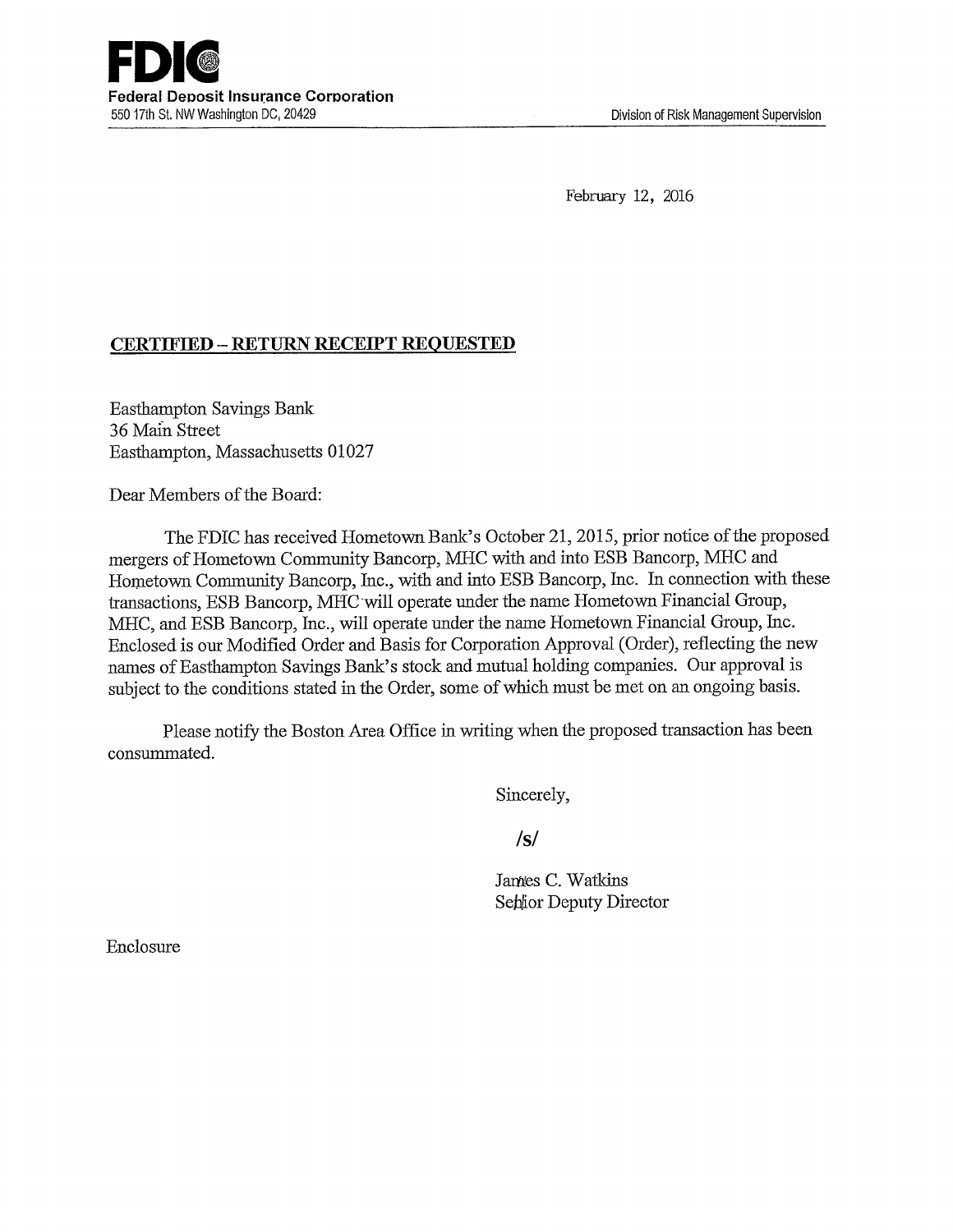## **FEDERAL DEPOSIT INSURANCE CORPORATION**

Easthampton Savings Bank Easthampton, Hampshire County, Massachusetts

Application for Federal Deposit Insurance and Consent to Merge

## **MODIFIED ORDER AND BASIS FOR CORPORATION APPROVAL**

On June 9, 2008, pursuant to Section 5 and Section 18(c) and other provisions of the Federal Deposit Insurance (FDI) Act, Easthampton Savings Bank, Easthampton, Massachusetts (Mutual Institution), a state-chartered, mutually-owned Deposit Insurance Fund (DIF) member with total resources of  $$763,186,000$  and total deposits of  $$592,024,000$  as of March 31, 2008, filed an application for the FDIC's consent to merge with Easthampton Interim Subsidiary Bank, Easthampton, Massachusetts, a then proposed new interim, state-chartered stock savings bank. Applications were filed for Federal deposit insurance for Easthampton Interim Mutual Bank (a de novo mutual savings bank), which was reorganized into a mutual holding company under the name ofESB Bancorp, MHC, and Easthampton Interim Subsidiary Bank. The FDIC approved the Mutual institution's applications for Federal deposit insurance and consent to merge in an Order and Basis for Corporation Approval (2008 Order) on August 11, 2008.

In 2016, ESB Bancorp, MHC will merge with Hometown Community Bancorp, MHC, and ESB Bancorp, Inc. will merge with Hometown Community Bancorp, Inc. The resultant entities will be named Hometown Financial Group, MHC and Hometown Financial Group, Inc. Consequently, Conditions One through Three of the 2008 Order are modified, as indicated below, solely to substitute the names of Hometown Financial Group, MHC and Hometown Financial Group, Inc. Conditions Four through Six of the 2008 Order are restated below and remain in effect as of the date of the 2008 Order.

The transaction is to effect the Mutual Institution's plan of reorganization which, solely to facilitate such undertaking, provides for:

- Mutual Institution to organize a new *de novo* mutual savings bank under Massachusetts law to be known as Easthampton Interim Mutual Bank.
- Easthampton Interim Mutual Bank to reorganize into a mutual holding company to be known as ESB Bancorp, MHC.
- ESB Bancorp, MHC to establish a wholly-owned Massachusetts interim stock bank subsidiary to be known as Easthampton Interim Subsidiary Bank.
- ESB Bancorp, MHC to establish a Massachusetts stock corporation to be known as ESB Bancorp, Inc.
- Mutual Institution to immediately merge with and into Easthampton Interim Subsidiary Bank, under the name of Easthampton Savings Bank, but with the charter of the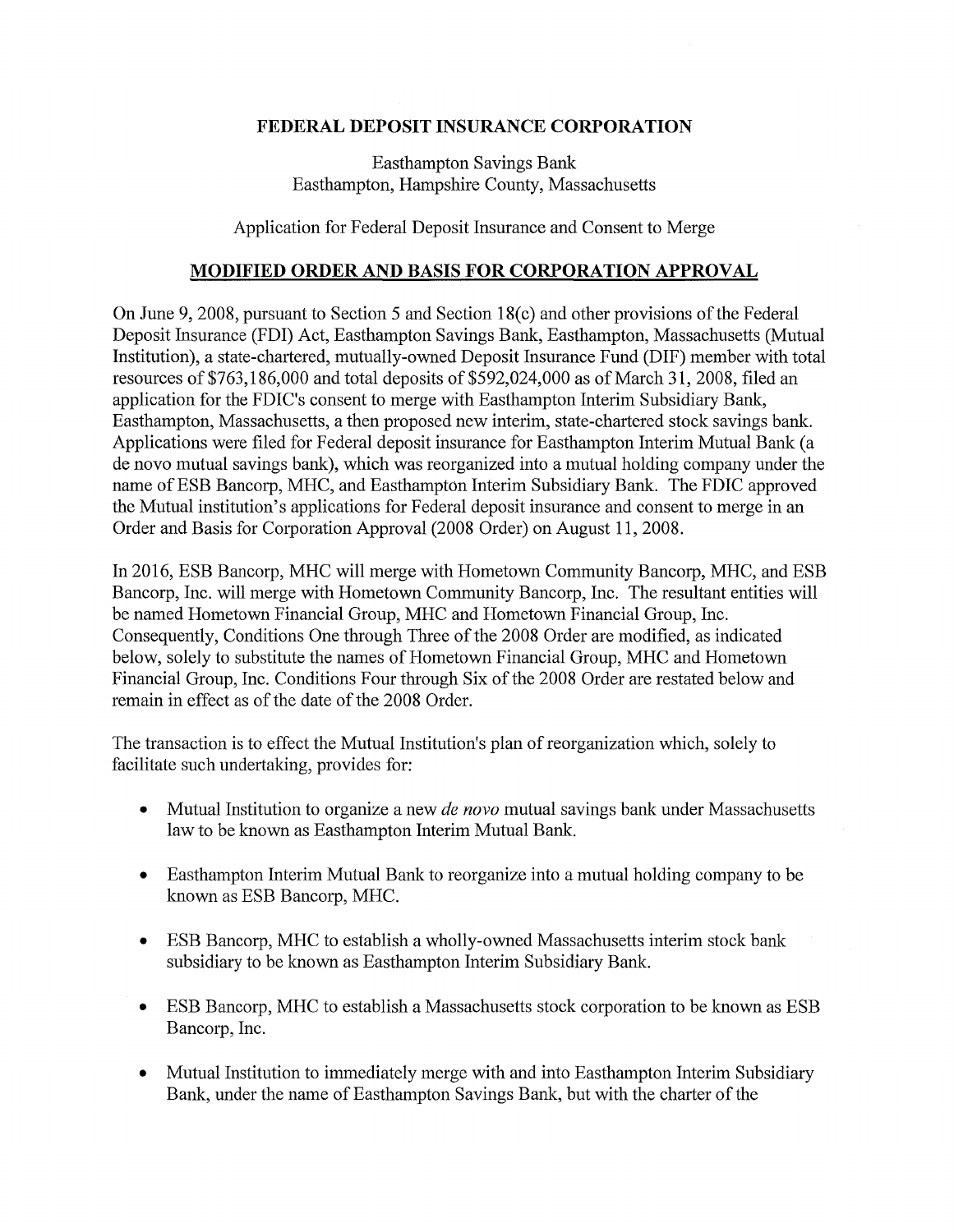Easthampton Interim Subsidiary Bank surviving (Resultant Bank or Easthampton Savings Bank).

ESB Bancorp, MHC to immediately thereafter contribute 100% of the shares of the Resultant Bank to ESB Bancorp, Inc.

Upon consummation of the reorganization, the deposits of the Easthampton Savings Bank will continue to be insured under the DIF. On the effective date of the reorganization, Easthampton Savings Bank will be a stock bank that is wholly owned by ESB Bancorp, Inc., which will be wholly owned by ESB Bancorp, MHC. Applications for the establishment of ESB Bancorp, MHC and ESB Bancorp, Inc. have been approved by the Board of Governors of the Federal Reserve System. Also, the Commonwealth of Massachusetts has granted Easthampton Savings Bank the authority to conduct a banking business and approved the establishment and operation of a stock savings bank. Following consummation of the merger, Easthampton Savings Bank will operate the same banking business, with the same management, at the same locations now being served by the Mutual Institution. The proposed transaction, per se, will not alter the competitive structure of banking in the market served by the Mutual Institution. Easthampton Savings Bank's main office will continue to be located at 36 Main Street, Easthampton, Massachusetts.

Notice of the proposed transaction, in a form approved by the FDIC, has been published pursuant to the FDI Act. A review of available information, including the Community Reinvestment Act (CRA) Statement of the proponent, disclosed no inconsistencies with the purposes of the CRA. Easthampton Savings Bank is expected to continue to meet the credit needs of its entire community, consistent with the safe and sound operation of the institution.

In connection with the merger application, the FDIC has taken into consideration the financial and managerial resources and prospects of the proposed banks and the Resultant Bank, the convenience and needs of the community to be served, and the competitive nature of the proposed transaction. The FDIC has also taken into consideration the effectiveness of the insured depository institutions involved in the proposed merger transaction in combating moneylaundering activities.

Having found favorably on all statutory factors, it is the FDIC's judgment that the application should be and is hereby approved, subject to the following conditions, some of which are continuing in nature:

- 1. That, except for the proposed transfer of stock to Hometown Financial Group, MHC and the contribution of that stock by Hometown Financial Group, MHC to Hometown Financial Group, Inc., no shares of the stock of Easthampton Savings Bank shall be sold, transfened or otherwise disposed of, to any person (including any Employee Stock Ownership Plan) unless prior notice is provided to, and non-objection is received from, the FDIC;
- 2. That, prior to a sale, transfer or other disposition of any shares of Hometown Financial Group, Inc. by Hometown Financial Group, MHC, to any person (including any